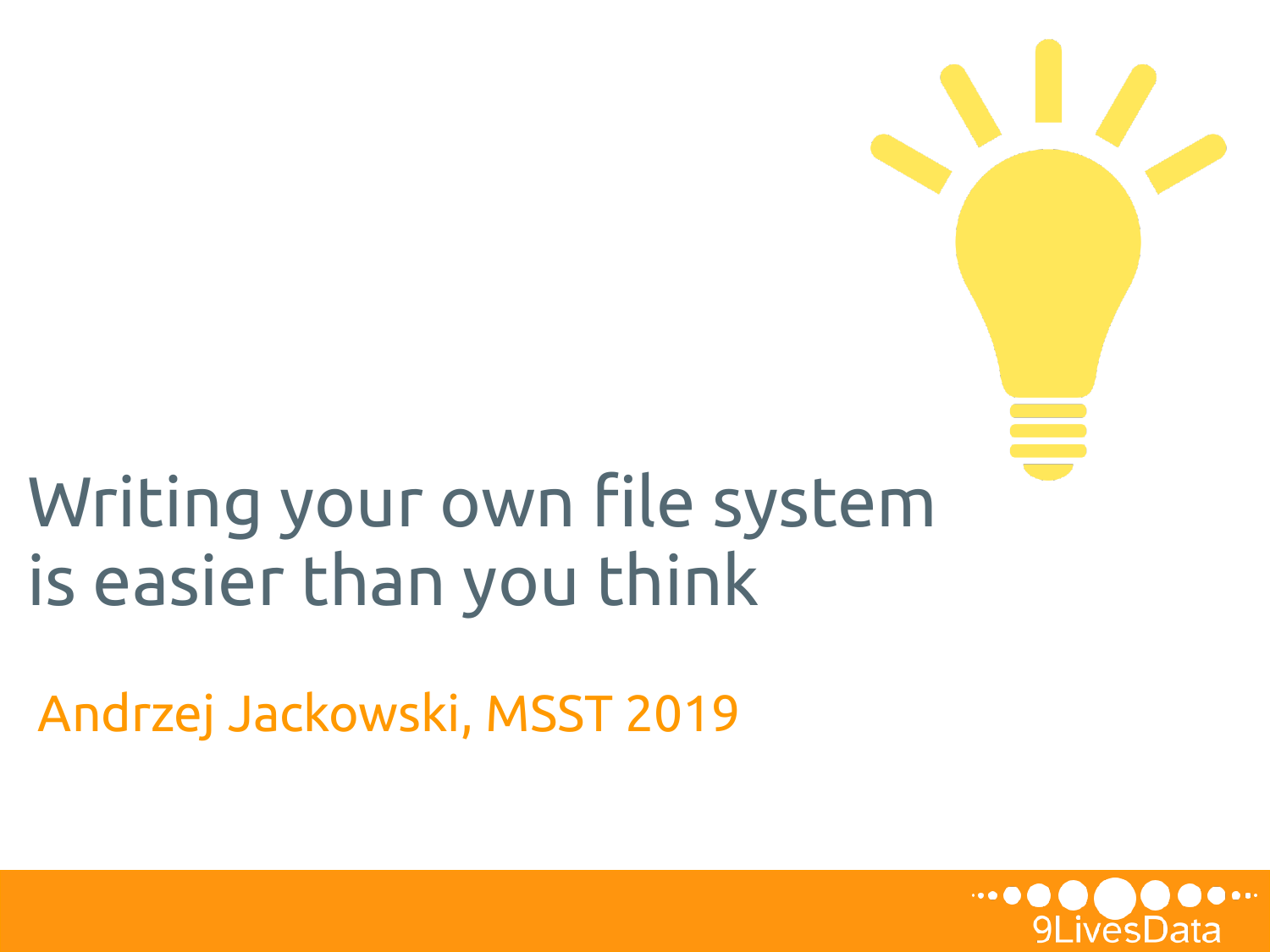- I've been working for 9LivesData since 2014

- > Advanced software R&D since 2008
- > 75 developers / scientist with MSc/Phd in CS
- > Clients in the USA and Japan
- > Millions of C/C++ LOCs
- > Products used by thousands of corporations worldwide
- > Specializations: file systems, software defined storage, scalable distributed systems, deduplication

- I'm also a PhD student at University of Warsaw

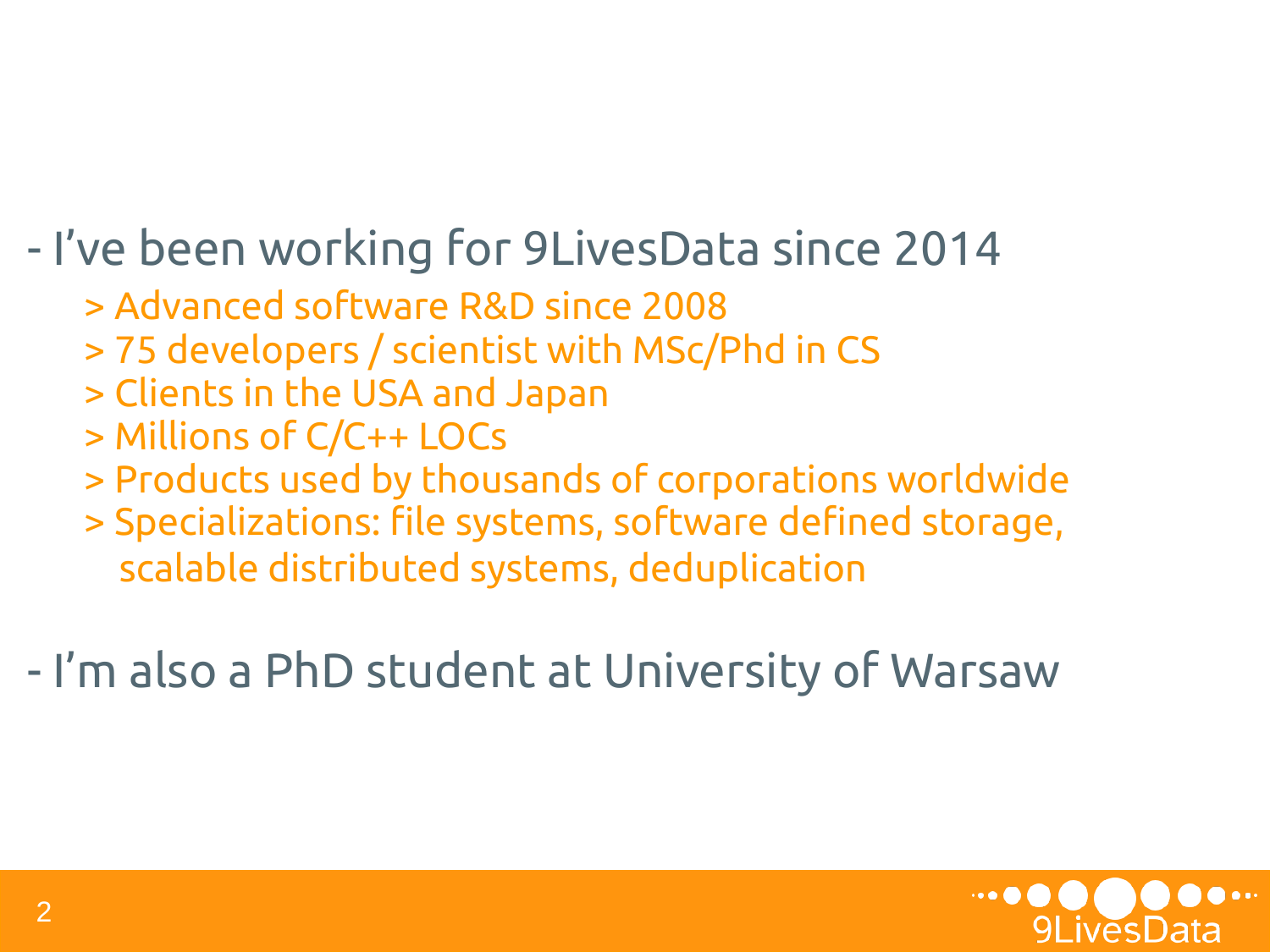#### - In 9LD, one of our projects is a backend of HYDRAstor

- > distributed secondary storage
- > global deduplication
- > massive linear scalability from 1 to 165 nodes
- > capacity up to 11.88PB (158.4PB effective)
- > high performance (up to 5.2PB / hr)
- > erasure-coding, self-healing
- > 5th generation on the market
- > Veritas NetBackup™ OpenStorage integration
- > deduplication client fs

### - More details available in our publications

- >"HYDRAstor A Scalable Secondary Storage" The 7th USENIX Conference on File and Storage Technologies (FAST '09) San Francisco, California, USA, February 2009
- > "A High-Throughput File System for the HYDRAstor Content-Addressable Storage System" The 8th USENIX Conference on File and Storage Technologies (FAST '10), San Jose, California, USA, February 2010
- > "Concurrent Deletion in a Distributed Content-Addressable Storage System with Global Deduplication" 11th USENIX Conference on File and Storage Technologies (FAST '13) San Jose, California, USA, February 2013

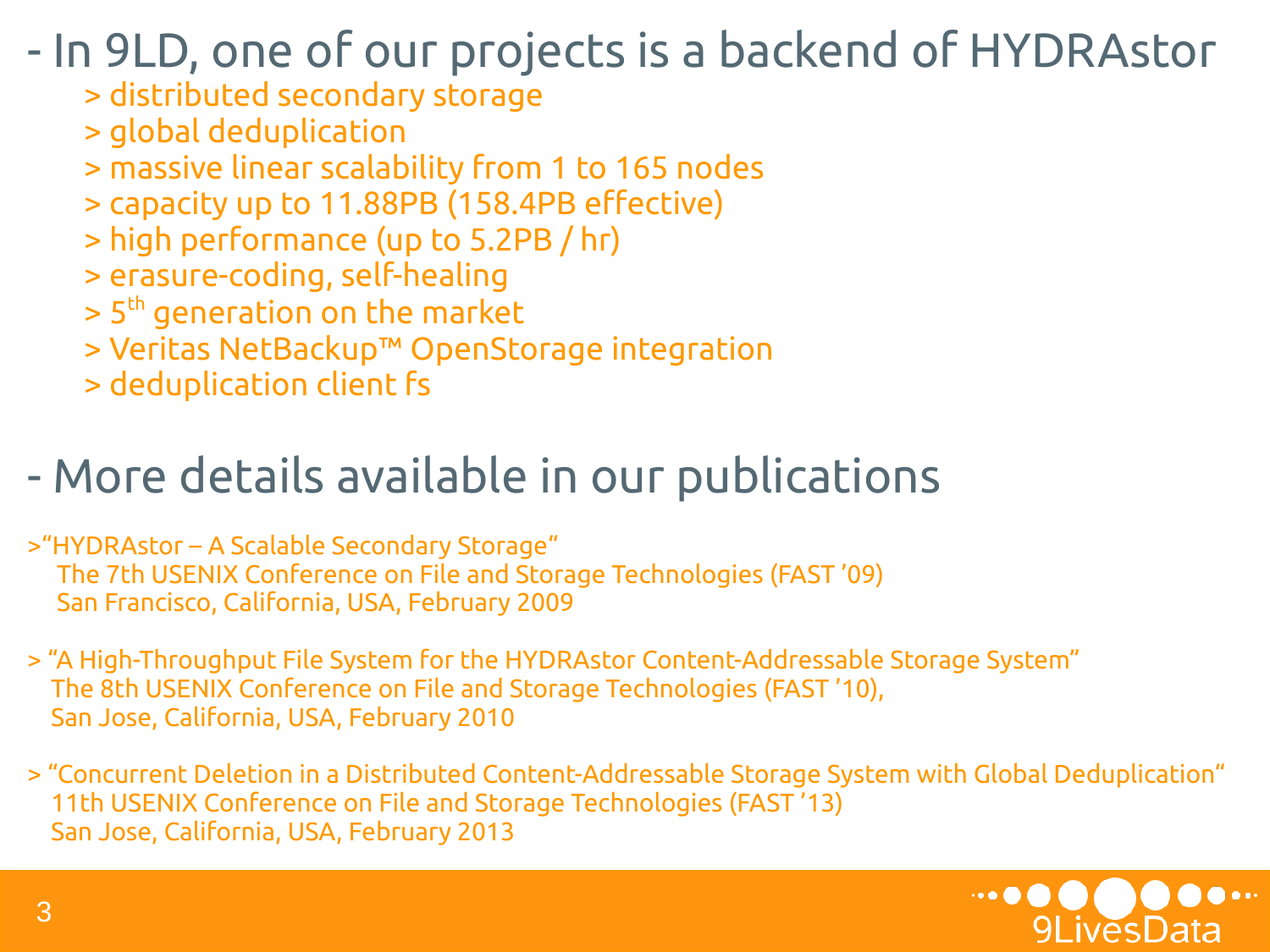## Why we needed a custom file system?

- We needed a file system in the deepest level of HYDRAstor
- We started with *ext3 –* most common fs at that time
- Very high fragmentation, even if disk wasn't full
- Out of space protection was very tricky E.g. *statfs* show num of blocks, but a single block append can use 1-4 blocks; directory size changes on file creation
- Double journaling affected performance We needed own journal to perform transactions on multiple disks

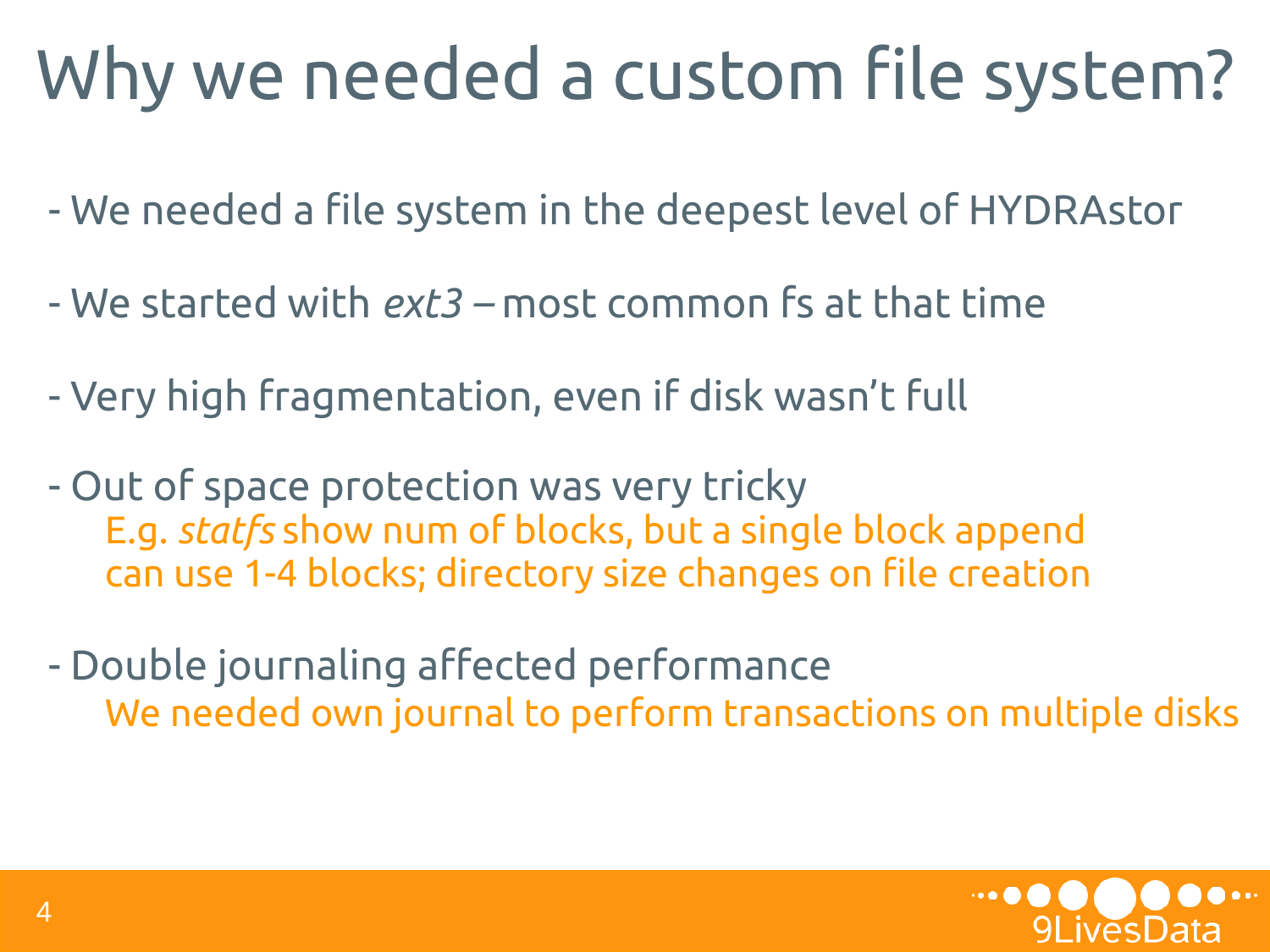## There were a lot of different problems

- Many others performance issues

- > Inefficient fsync / O\_SYNC
- > Inode lock (only one outstanding operation on each inode)
- > io\_submit blocked thread sometimes
- > Needless features affecting critical path
- (e.g. small files support; directories)

- General lack of control

- > Difficult integration with our resource manager
- > We needed to develop custom features
	- (e.g. on-demand shredding of data)

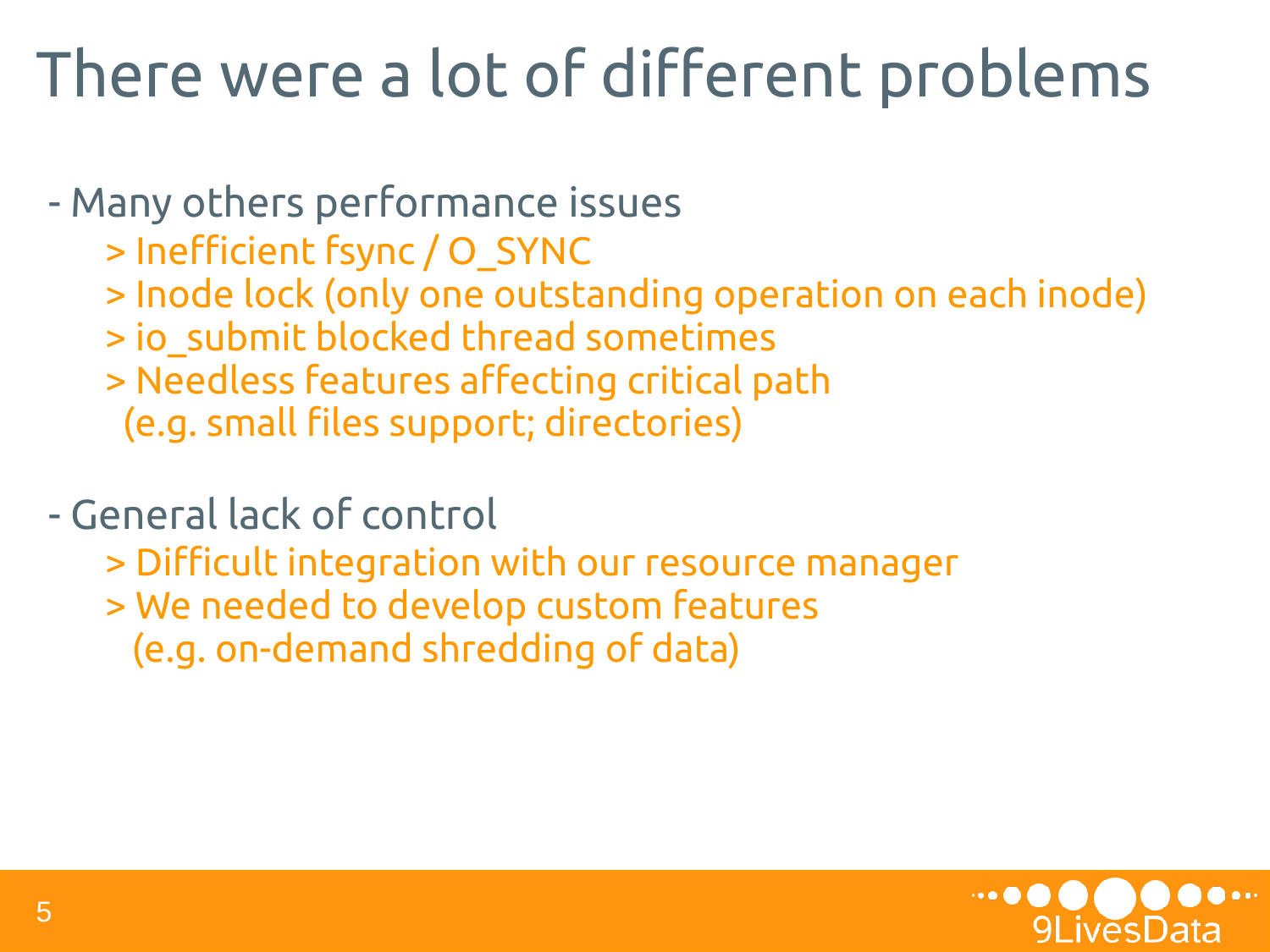### We kept design of our fs as simple as possible

- Only two data structures (and two superblocks + optional label)

- > free map keeps information about unused disk blocks
- > inode table keeps simplified inodes, we don't even need filenames



#### - Allocation algorithm that solved fragmentation issue

- 1. Find the closest extent after the current "allocation pointer" of size at least 1024 blocks, within initial disk part of size = total occupied space \* 120%.
- 2. If it fails, try the same within the whole partition.
- 3. Then seek the closest free extent within the whole partition, of minimal size 256 blocks, then 32 block and finally 1 block.
- 4. Once you've found some extent, remember to update the allocation pointer to its end.

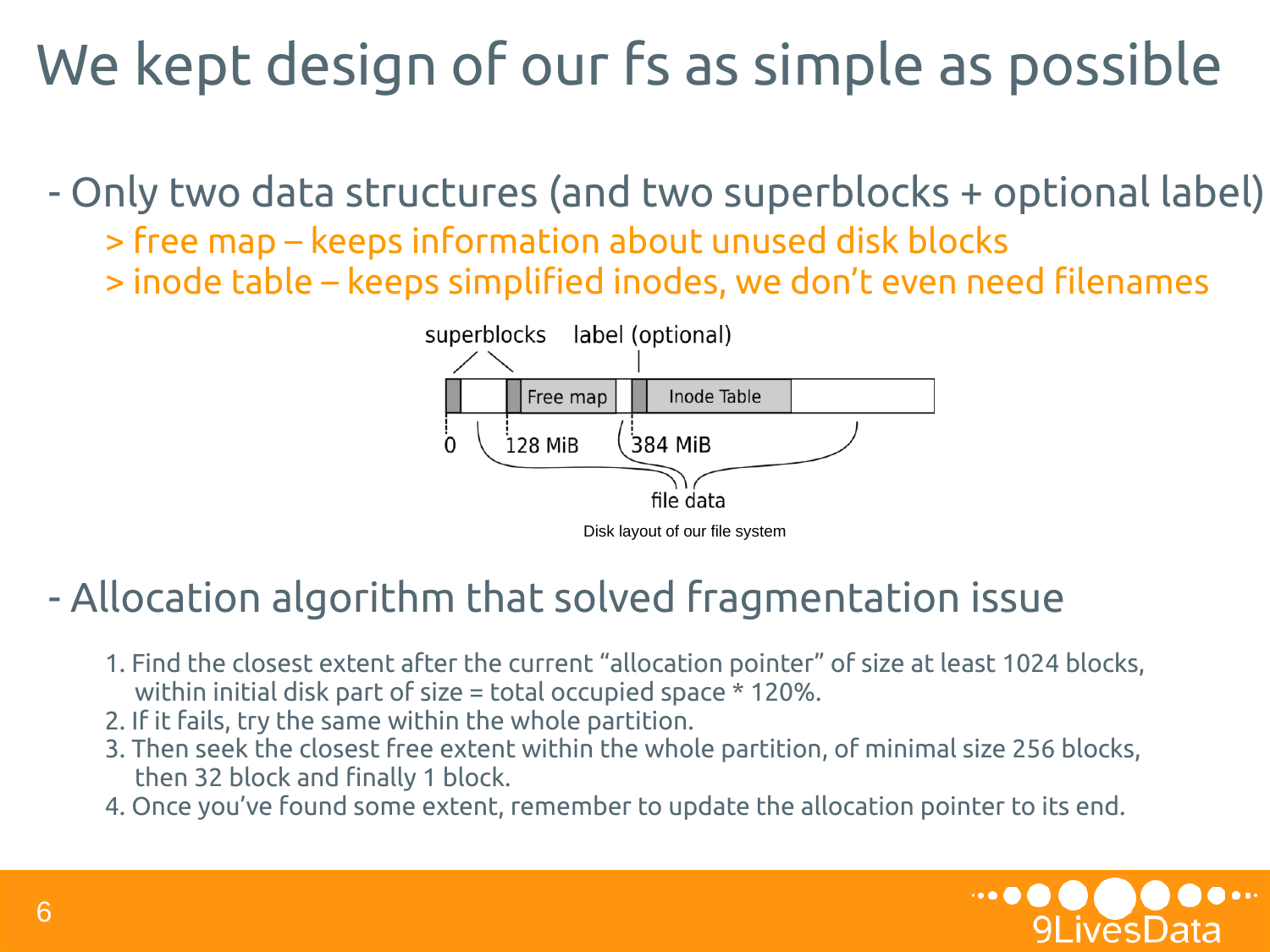#### FreeMap design

#### Inode table design





Logarithmic search for the closest next group with a given minimum free extent size



#### Explained with details by Marian Kędzierski in a blog post:

http://9livesdata.com/writing-your-own-file-system-is-easier-than-you-think/

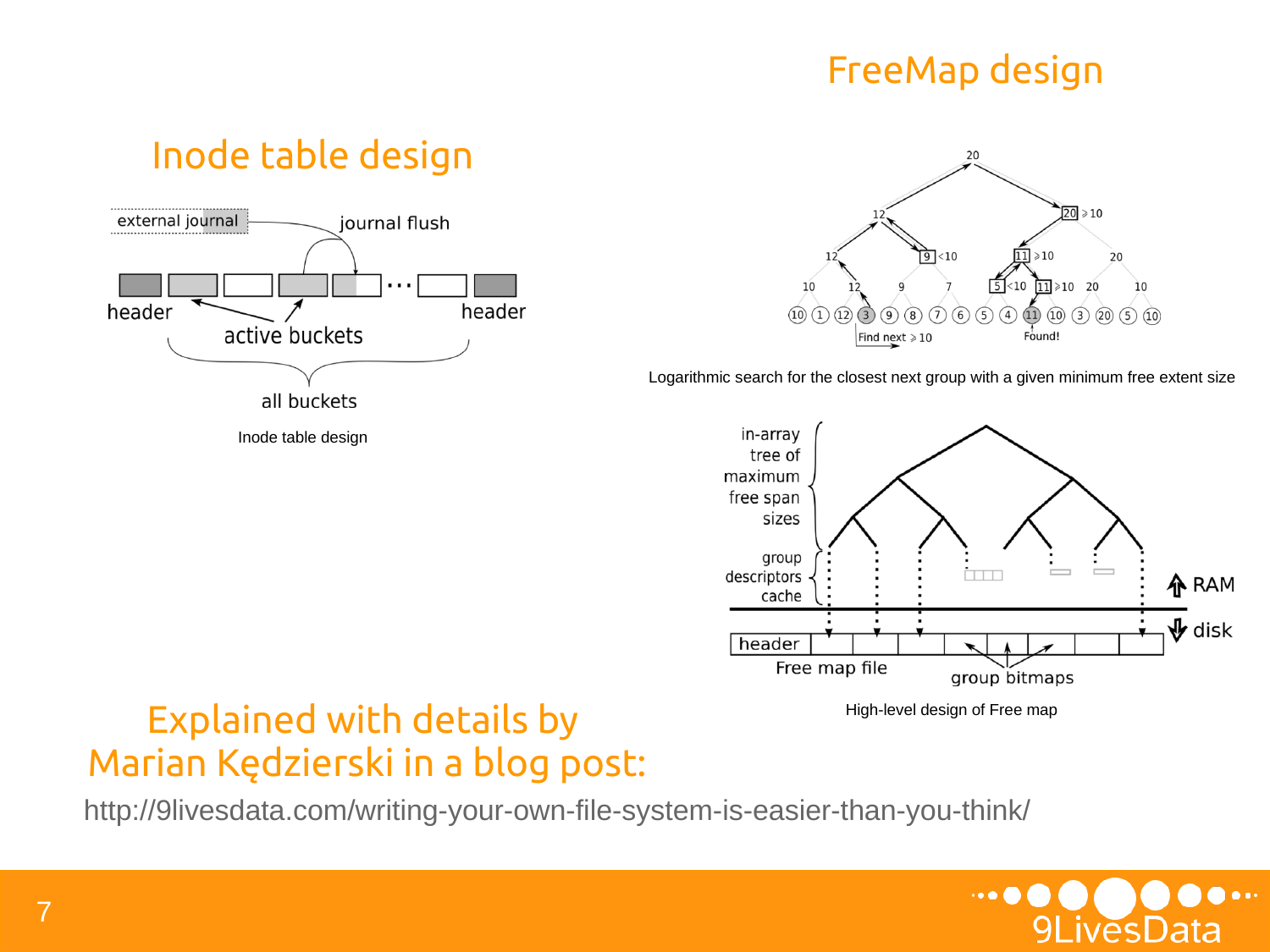## Performance evaluation





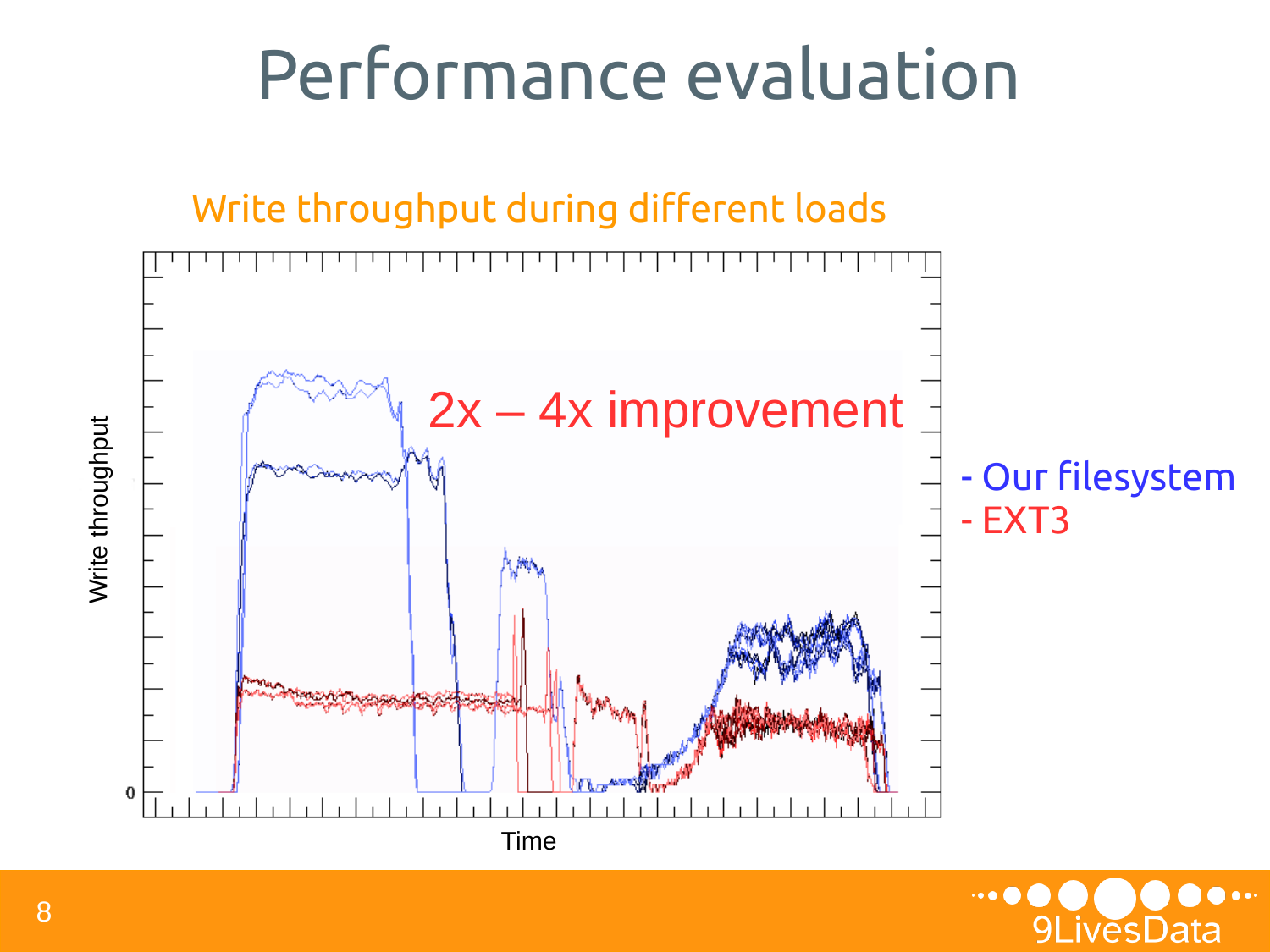## The After Years

- Our file system is easy to develop, understand and maintain Man-hours spent on creating file system from scratch paid off
- Performance is great, but now the gap is smaller Especially XFS caught up in our recent benchmarks
- *Ceph* adopted similar strategy by introducing *BlueStore*

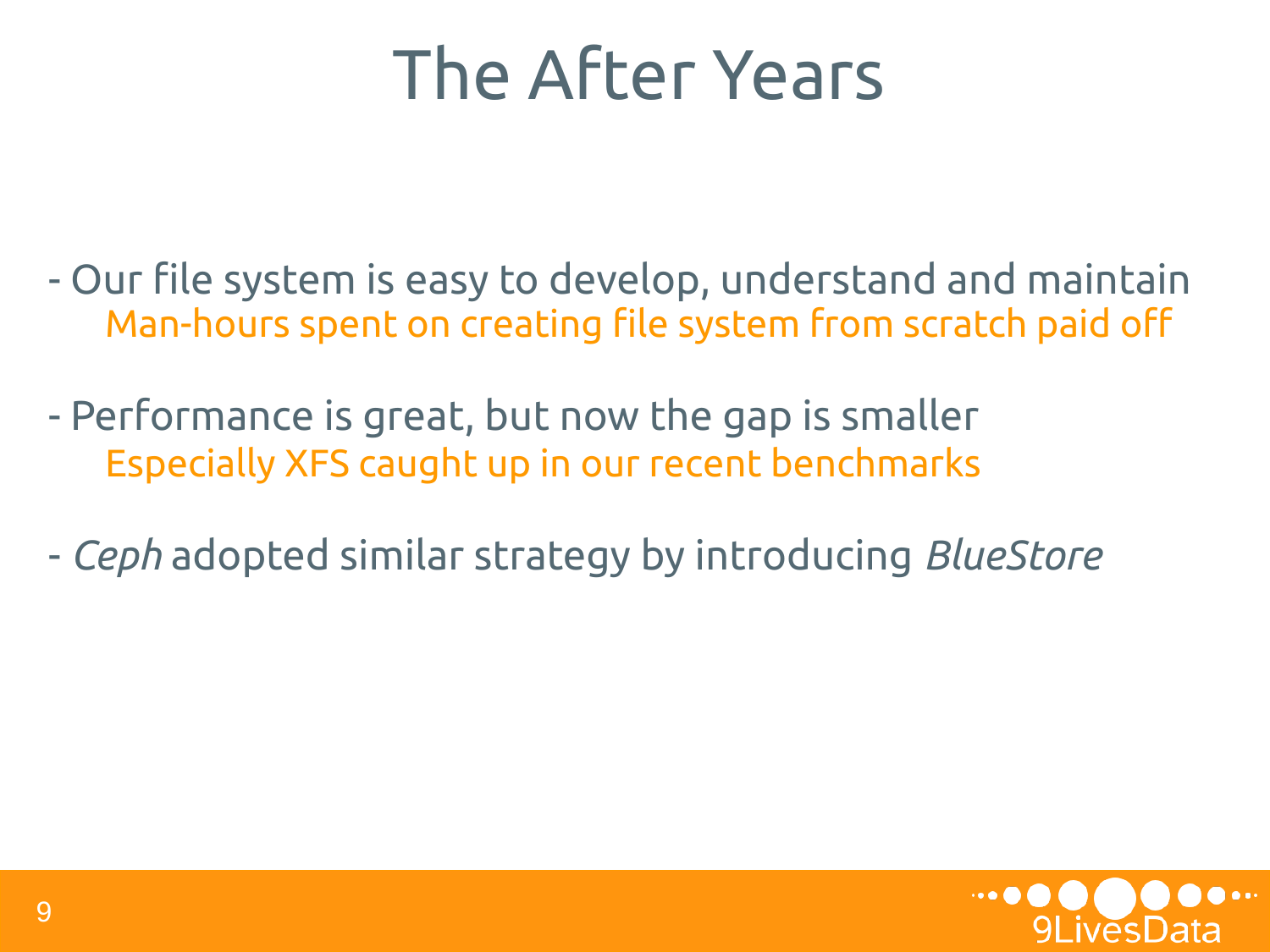## Takeaway

Sometimes it is easier to implement dedicated solution from scratch than adjust a complex general-purpose code